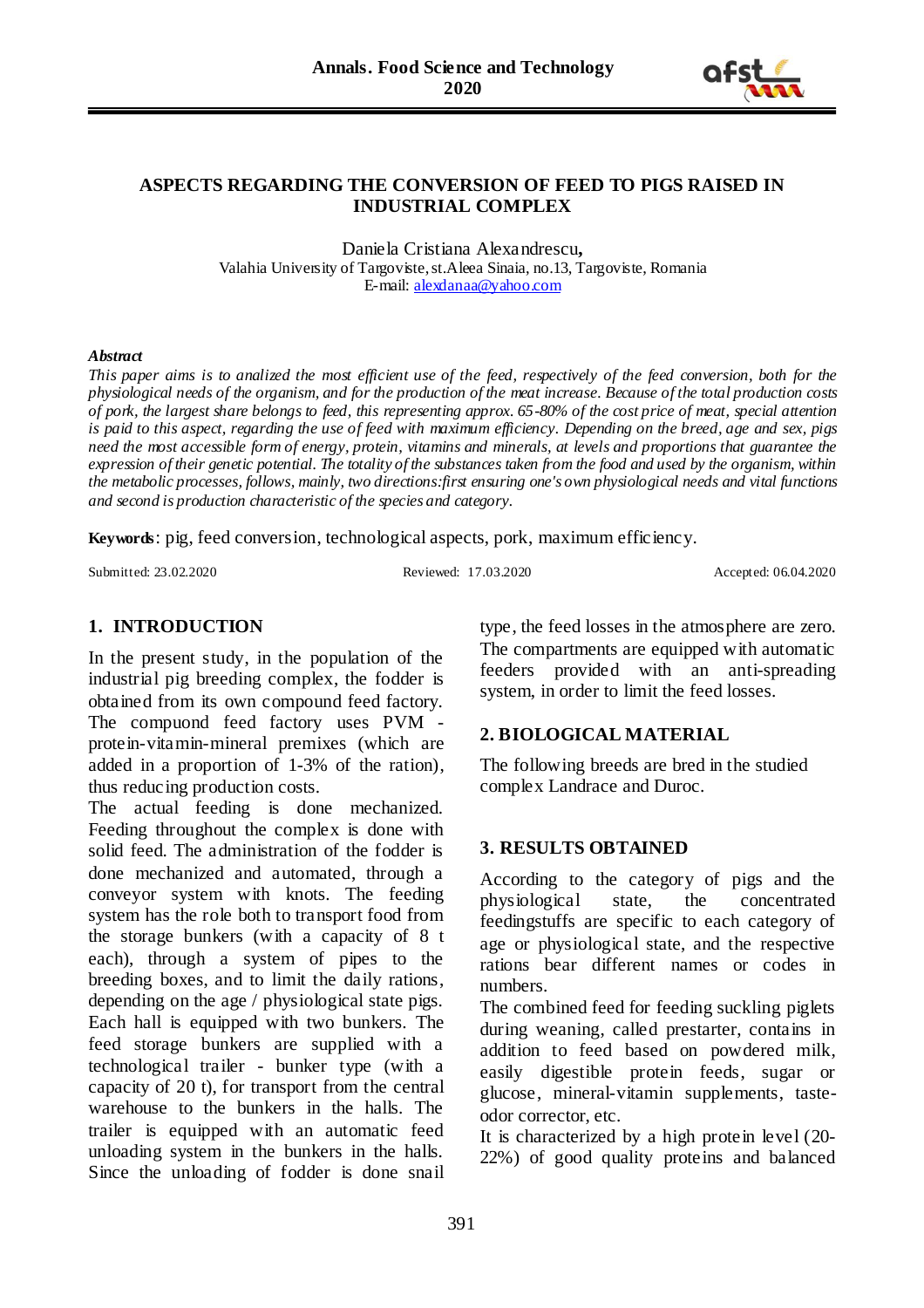

ratio in amino acids and an energy level of 3200 kcal / kg.

The combined fodder for young pigs, called starter, is used after weaning up to a weight of 7-9 kg. It is characterized by a protein level of 17-19%, an energy level of 3000-3100 kcal./kg and a content of 0,9-1% lysine.

The combined grower fodder is used in pig feed starting with a weight of 9-20 kg up to 30 kg. It is characterized by a protein level of approx. 17% with 0,65-0,75% lysine and an energy level of 3000 kcal./kg.

The combined finisher fodder is used in the last part of the fattening and is characterized by approx. 17% crude protein, 0,55-0,65% lysine and metabolizable energy approx. 3000 kcal / kg.

Within the analyzed unit, the combined feeds specific to each age category and physiological condition are used.

Recipes may undergo changes in values and component depending on the results of qualitative analyzes of cereals and grains that are part of them, as well as depending on the physiological condition of the animals. These changes also apply to the premixes used. These can also be modified depending on the supplier.

EU feed consumption rules for similar feed technologies are set out in tabular form, as follows:

| <b>Categories</b><br>of pigs | <b>Total energy</b><br>requirements,<br>nutritional<br>unit of energy<br>/head | The need for<br>energy,<br>nutritional<br>unit of<br>energy /kg<br>fodder |
|------------------------------|--------------------------------------------------------------------------------|---------------------------------------------------------------------------|
| Sows                         | 1200                                                                           | 1,16                                                                      |
| <b>Boars</b>                 | 900                                                                            | 1,14                                                                      |
| Young sows                   | 200                                                                            | 1,02                                                                      |
| $(55-120 \text{ kg})$        |                                                                                |                                                                           |
| Piglets $(7-30)$             | 45                                                                             | 1,16                                                                      |
| kg)                          |                                                                                |                                                                           |
| Fat pigs (30-                | 205                                                                            | 1,08                                                                      |
| $110 \text{ kg}$             |                                                                                |                                                                           |

\*The nutritional unit of energy is in direct connection with the type of feed used, differentiated by age / physiological condition.

Corresponding to the total energy requirement for the production / maintenance of a pig, as well as to the corresponding energy requirement for 1 kg of feed, the following feed quantities resulted (for maximum accommodation capacity):

• Sows – 3.000 heads and young sows 1.000 heads  $= 4.000$  heads

Feed quantity =  $3000 \times 1200 / 1,16 + 1000 \times$  $200 / 1,02 = 3.299.527$  kg

• Boars - 34 artificial insemination heads (boars and young boars)

Feed quantity =  $34 \times 900 / 1,14 = 26.842$  kg

• Piglets  $(7 - 30 \text{ kg}) - 67.000 \text{ heads}$  / year

Feed quantity =  $67.000 \times 45 / 1,16 = 2.599.138$ kg

• Fat pigs  $(30 - 110 \text{ kg}) - 32.000 \text{ heads}$  / year Feed quantity =  $32.000 \times 205 / 1,08 =$ 6.074.074 kg

The annual amount of fodder is 12.000 – 14.000 tons.

Starting from these norms, the calculation of the feed requirement corresponding to one kg of growth increase is:

 $\triangleright$  Suckling piglets (0-7 kg)

- growth spore  $= 7 \text{ kg}$
- -t otal feed required  $= 2.1 \text{ kg}$

- needs required for 1 kg growth increase  $= 2.1$  $/ 7 = 0.3$ 

 $\triangleright$  Piglets (7 - 30 kg)

- growth spore  $= 23 \text{ kg}$
- total feed requirement =  $45/1,16 = 38,79$  kg
- the need for fodder for 1 kg growth increase =  $38,79 / 23 = 1,67$ 
	- $\triangleright$  Fat pigs (30 98 kg)
- growth spore  $= 68 \text{ kg}$
- total feed requirement =  $205 / 1,08 = 189,81$ kg

- the need for fodder for 1 kg growth increase  $=$ 2,79

Average feed required / kg growth increase  $=$  $(0,3 \text{ kg} / \text{ kg} \times 21 \text{ days} + 1,67 \text{ kg} / \text{ kg} \times 49 \text{ days})$  $+ 2,79$ kg / kg x 77 days) / 103 kg = 2,94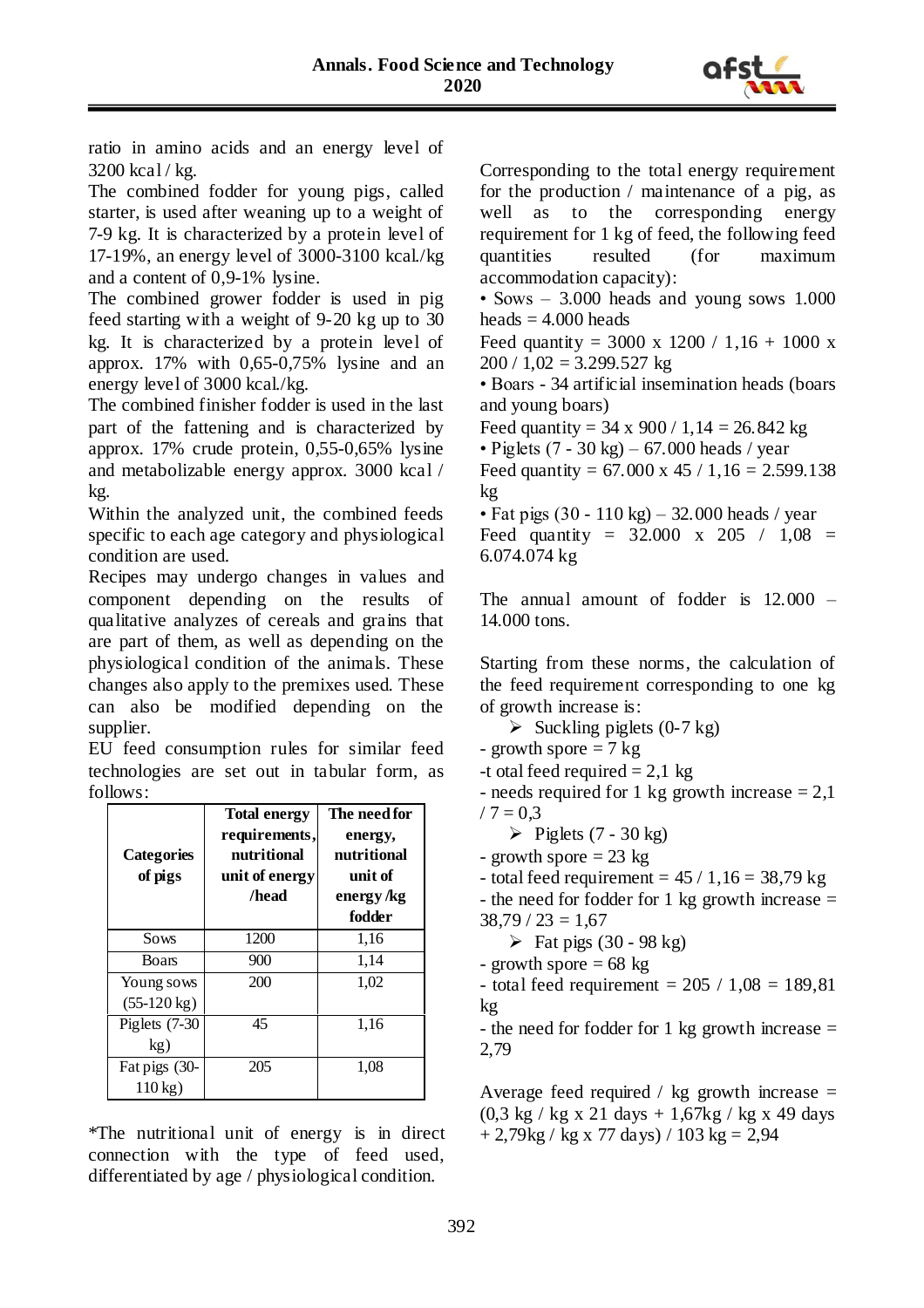

| <b>Categories of</b><br>pigs             | Necessary<br>fodder / kg<br>increase growth | <b>Required</b><br>average feed/<br>kg increase |
|------------------------------------------|---------------------------------------------|-------------------------------------------------|
| Suckling piglets<br>$(0 - 7 \text{ kg})$ | 0.3                                         | 2.94                                            |
| Piglets $(7-30 \text{ kg})$              | 1,67                                        |                                                 |
| Fat pigs (30-110)<br>kg`                 | 2,79                                        |                                                 |

The feed requirement for the maximum accommodation capacity is 12.000 – 14. 000 to. / year, of which:

- pig youth  $-1.603,16$  to. / year

- fattening pigs  $-$  9.219,84 to. / year

 $-$  sows  $-1.141,00$  to. / year

- boars  $-36,00$  T / year

## *Production yield. BAT (Best Available Techniques) comparison*

The parameters that characterize the efficiency of the technological processes developed within the zootechnical farms are the daily increase of the weight and the conversion of the food. In studied industrial complex, the growth technology used targets 2,5 cycles / year, which corresponds to a period of the production cycle of 147 days, a value that includes the disinfection periods from the population / depopulation of the halls (6-7 days). .

Basically, reaching the optimal slaughter weight (98-100 kg) is achieved in a period of 147 days.

| Feeding<br>systems | Daily weight gain<br>(g / day) |                      | Food<br><b>conversion</b><br>feed/kg<br>(kg<br>increase) |                      |
|--------------------|--------------------------------|----------------------|----------------------------------------------------------|----------------------|
|                    | <b>BAT</b>                     | <b>Study</b><br>farm | <b>BAT</b>                                               | <b>Study</b><br>farm |
| Dry food           | 681                            | 710                  | 3,05                                                     | 2,94                 |
| Wet food           | 696                            |                      | 3,03                                                     |                      |
| Liquid<br>food     | 657                            |                      | 3,07                                                     |                      |

According to the above values, the daily weight gain is  $710 g / day$ .

In order to characterize the feed technology used in the studied farm compared to BAT in this sector, it is necessary to analyze the parameters that characterize the production yield, namely:

- Daily weight gain
- Food conversion

It is observed that the maximum daily weight gain is obtained in the case of the use of porridge, in which case the losses are higher than in the feeding of dried fodder, which leads to increased costs in terms of collecting / eliminating the resulting manure.

In the case of the studied farm, the value of daily weight gain is significantly higher than the average value resulting from the use of BAT (20 g / day; 2,9 kg / cycle) and the feed conversion is significantly higher than BAT  $(0,11 \text{ kg feed})$ . / kg increase; 11 kg / cycle). Practically, in the case of the studied farm, through a lower feed consumption, a higher growth increase is obtained than the one obtained by using the current BAT.

The feeding technology used within the studied farm represents a BAT in this field, considering the following aspects:

- $\triangleright$  the type of food used is in accordance with the physiological needs and vital functions corresponding to the species and category of pigs, the food prepared in its own combined fodder fabric. According to the recipes specific to each type of feed, the necessary energy, amino acids, minerals and vitamins are provided. Compared to BAT, the feeds used do not contain additives, namely: metals (Fe, Zn, Mn, Cu) and antibiotics, which have an influence on manure. Within the studied farm, as an alternative, probiotics, acidifiers and enzymes are used.
- $\triangleright$  the feeding systems used are at the BAT level practiced in the U.E. for dry food, being fully mechanized and automated;
- $\triangleright$  production yield is higher BAT, as follows: feed conversion is significantly higher BAT  $(2,94 < 3,05 \text{ kg feed } / \text{ kg})$ increase, achieving a saving of 2,9 kg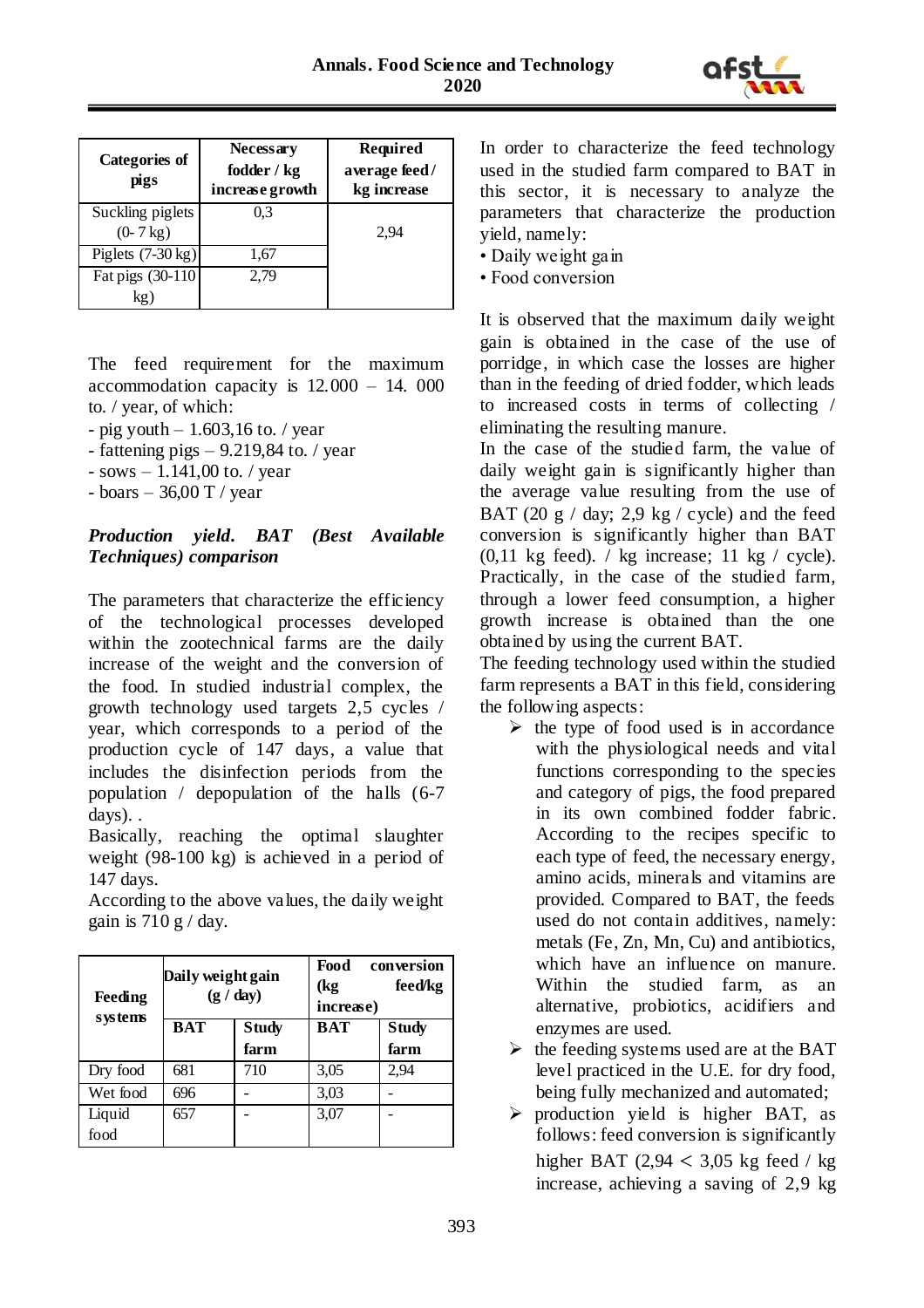

feed / cycle) and the daily weight gain is higher than that indicated by BAT  $(710 > 681 \text{ g} / \text{day}).$ 

## **4. CONCLUSIONS**

Within the studied farm, complete combined fodder specific to each age category and physiological condition is used, as follows:

- $\triangleright$  prestarter fodder used for piglets aged between 7 and 28 days, up to a weight of  $7.6 \text{ kg}$  / piglet
- $\triangleright$  "starter" type fodder used for piglets from the 28th day of life and up to a weight of 15 kg
- $\triangleright$  "grower" type fodder used for fattening pigs weighing between 15-30 kg
- $\triangleright$  "finisher" type fodder used for fattening pigs over 30 kg and up to slaughter
- $\triangleright$  fodder for specific requirements used for pregnant, lactating sows
- $\triangleright$  feeds with prophylactic or curative effect - probiotics, acidifiers, enzymes.

The fodder used in the studied farm, is characterized by a high level of energy, high content of crude protein, amino acids and minerals, as well as a low content of crude fat and crude fiber.

For the characterization of the feed used on the farm, the values of the nutritional parameters of these feeds were compared with those of the feed currently used in the EU, finding the following:

- $\triangleright$  the fodder used in the case of the studied farm has a high energy content, which is in the values indicated by BAT, at their upper limits for the corresponding categories of pigs
- $\triangleright$  the amino acid balance is lower in value than BAT
- $\triangleright$  the percentage of minerals does not fall within the BAT guide values (showing increases - calcium and decreases phosphorus).

The explanation for the differences is that, on the farm used, a feed technology is practiced that uses combined feeds made in its own combined fodder fabric according to the recipes indicated by purebred suppliers, aiming to achieve maximum production yields (characterized by daily growth in weight and food conversion) in short periods of time. This is achieved both through hybridization schemes aimed at creating specialized industrial hybrids for meat production, and through an appropriate feed technology, specific to these breeds of pigs.

The daily rations are at the BAT levels indicated for different categories of pigs. The compound feeds used have a high energy value, instead they are low in amino acids.

The parameters that characterize the efficiency of the technological processes carried out within the zootechnical farms are the daily weight gain and the feed conversion.

Within the farm, the growth technology used targets 2,5 cycles / year, which corresponds to a period of the production cycle of 147 days, value to which is added the disinfection periods from the population / depopulation of the halls (6-7 days). . Basically, reaching the optimum slaughter weight (100-110 kg) is achieved in a period of 147 days.

In the case of the farm, the value of daily weight gain is significantly higher than the average value resulting from the use of BAT (20 g / day; 2.9 kg / cycle) and the feed conversion is significantly higher than BAT  $(0,11 \text{ kg feed } / \text{ kg increase}; 11 \text{ kg } / \text{ cycle}).$ Basically, through a lower feed consumption, a higher growth increase is obtained than the one obtained by using current BAT.

The feed technology used on the farm is a BAT in this area, given the following aspects:

 $\triangleright$  the type of food used is in accordance with the physiological needs and vital functions corresponding to the species and category of pigs, food prepared in its own combined fodder fabric. According to the recipes specific to each type of fodder, the necessary energy, amino acids, minerals and vitamins are provided. Compared to BAT, the feeds used do not contain additives, namely: metals (Fe, Zn, Mn, Cu) and antibiotics, which have an